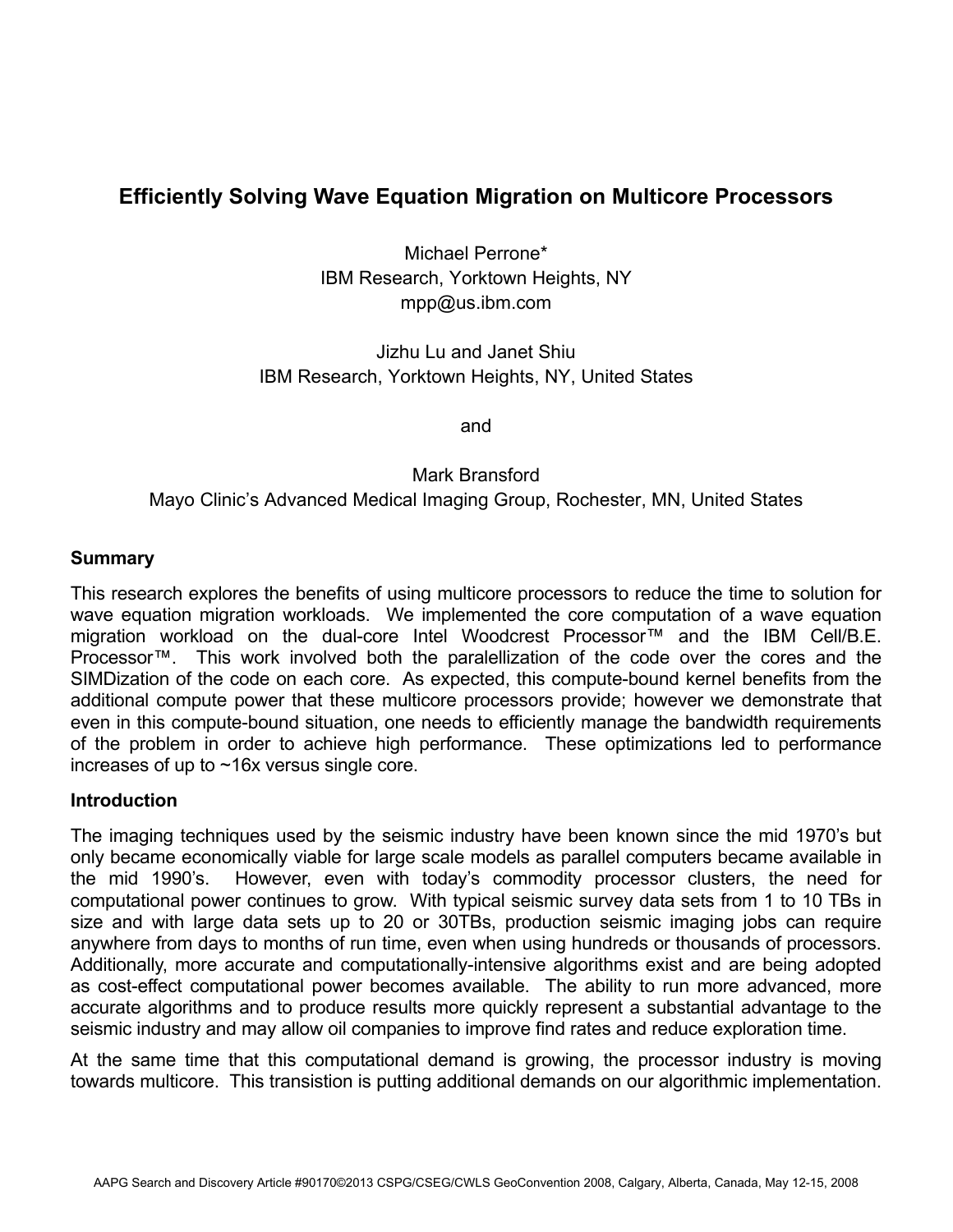Practitioners must pay more attention than ever to the data flows in and out of their compute nodes to assure that they achieve significant percentages of peak performance.

The goals of this research are to examine this problem in the context of a specific imaging workload to understand what coding strategies are needed; and to measure the performance improvement. For the purposes of this research it is impractical and unnecessary for us to implement a full, end-toend imaging system. Instead, we chose to focus on the core computational bottleneck of one of the most common imaging algorithms, Wave Equation Migration. This bottleneck consists of the repeated convolution of a set of 2-dimensional Green's functions with successive depths of image data for two waves (upward and downward) and various frequencies.

### **Method**

In order to explore the value of multicore processors for seismic imaging, we selected two comparable multicore processors on which to implement the a seismic compute kernel: the Intel dual-core Woodcrest processor and the Sony Cell/B.E. processor. Below we describe the kernel implemented, how the code was optimized and the experiments that were performed.

### The Compute Kernel

Wave Equation Migration typically involves the successive calculation of upward and downward waves for each frequency of a set of frequencies and at each depth of a set of depths. The calculation is performed by convolving a 2-dimensional, radially symmetric, spatially varying Green's function over a 2-dimensional data space for each frequency and depth. For each point **(***x,y***)** in the image data at given depth and frequency, the Green's function calculation is

# $\Sigma_i G_i(x, y) [\Sigma_i D_i(x, y)]$

where  $G_i$  is the Green's function value at radius  $R_i$  and is summed over the unique radii values in a given Green's function; and  $D_i$  is the set of data values that are a distance  $R_i$  from  $(x, y)$ . The Green's function is in principle non-zero everywhere but decays to zero with increasing radius; so we truncate the Green's function to zero beyond a fixed radius. This radius can vary with depth; so we consider Green's functions of radius 8, 12 and 16 leading to Green's functions of approximateyl size 17x17, 25x25 and 33x33 in 2D. Also, since for a fixed radius, the computation from depth to depth is essentially the same, we consider only the performance at a single depth.

## *Optimization Strategy*

Because of the significant differences in the hardware platforms that we explored, we employed different optimization strategies on each. For the Woodcrest, where the programming model is comparatively more straighforward, we simply used the usual vector instruction set to SIMDize the calculations and divided the computation evenly between the cores on the chip. On the Cell processor, where the direct memory access is required for all data access, the optimizations were more involved and are described below.

The data parallelization strategy for Cell is depicted in Figure 1. For each 2D set of data at fixed depth and frequency, we partitioned the data amongst the eight compute cores of the Cell (known as SPE's). Each SPE was responsible for calculating a different slice of the data so that in total, all the data was processed. In addition to these slices, redundant padding of width (depending on the size of the Green's function) of 8, 12 and 16 on each slice was used to account for the overlap inherent in the Green's function calculations. The red padded sections in Figure 1 correspond to the edge strip of blue neighboring data.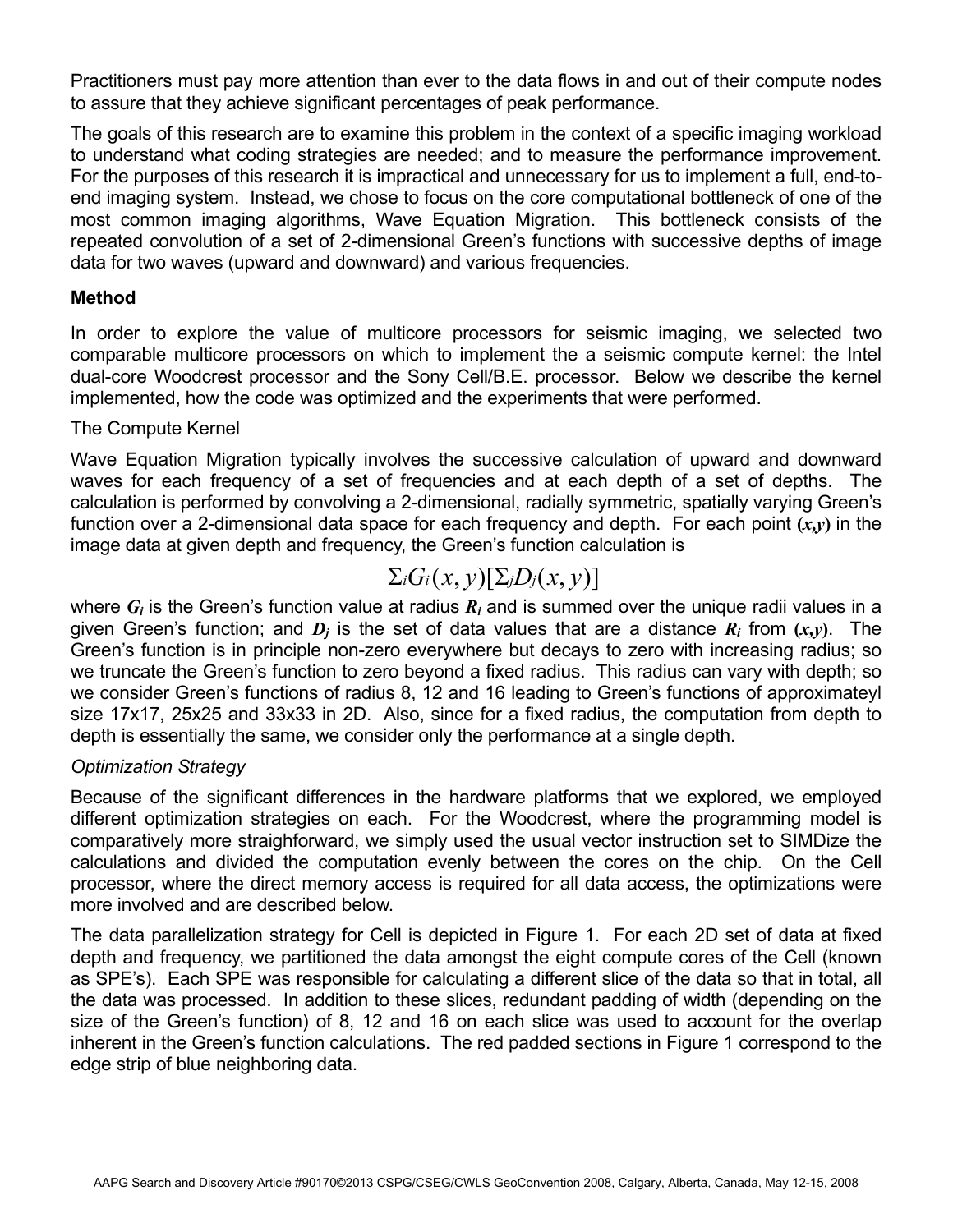

Figure 1: Partition of Data

The memory flow strategy on Cell is perhaps the most important aspect of the optimization. The detailed control that Cell provides enables the programmer to get significant performance improvements. In this case, we used the padding in Figure 1 to reduce communication requirements; but more importantly, we very efficiently managed the data flow required for each SPE. Figure 2 shows how the Green's function calculation progresses on an SPE. We initialize by loading all the image data (blue). Then for each  $(x,y)$  point we load the Green's function data (orange). While the calculation is being performed, the data for the next Green's function is loaded, effectively hiding the latency of the load. As the calculation progresses from left to right, the image data for the next row is loaded and again the computation hides the memory latency. When a full row of (x,y) points are calculated, the operation moves down a row and repeats from the left to right until all the image data is processed. For other processors that rely on a large L3 cache for hiding data latency this method won't work because of the large data size required to store all possible Green's functions and the fact that the access pattern of that memory is data drive and in principle random. To facilitate the latency hidding on Cell, double buffering was used for all of the data transfers. The end results of this attention to data flow is that the vast majority of the memory latency is hidden.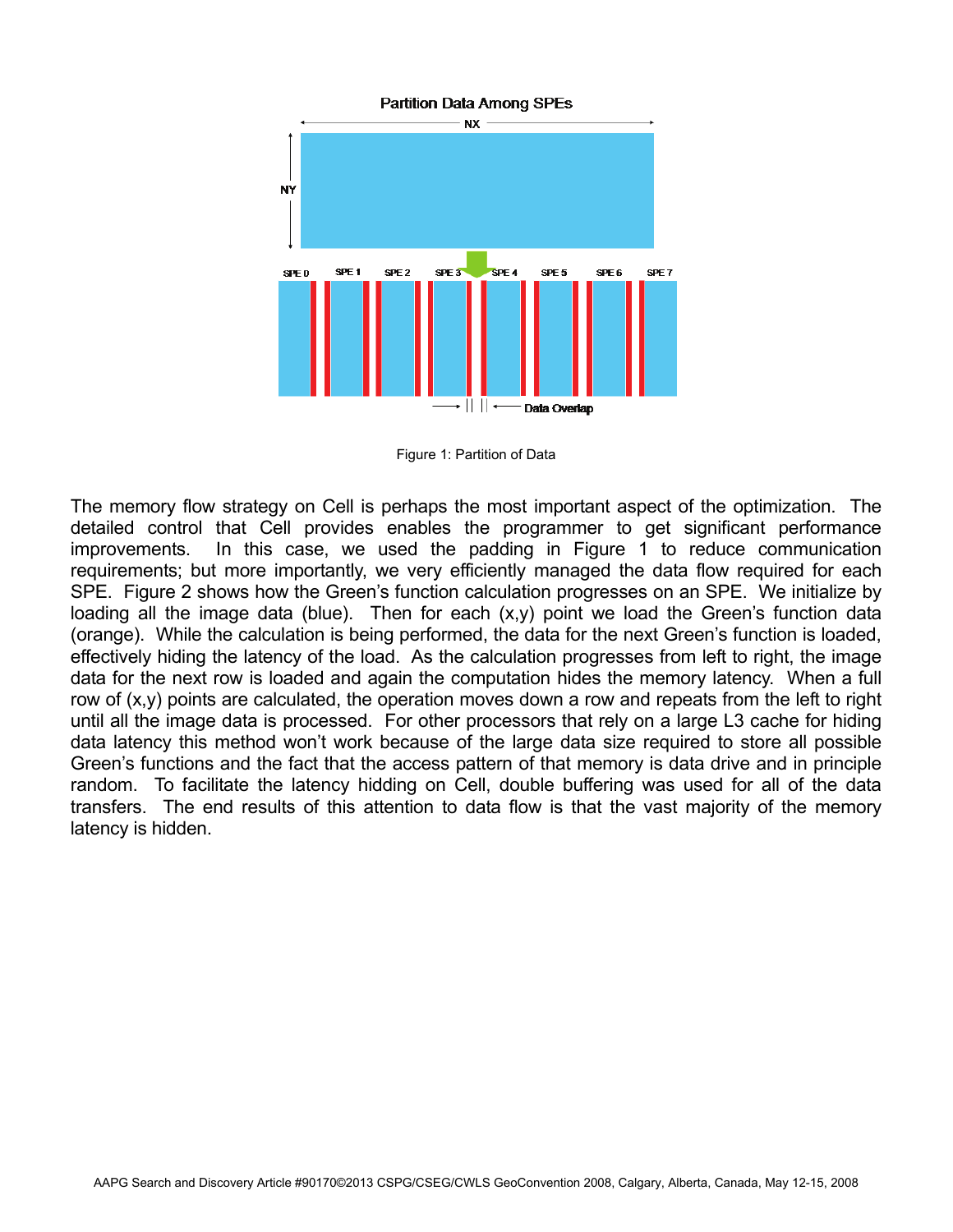

Figure 2: Green's function progression

The SIMDization strategy we used was to combine the image data from the upward and downward waves for two different frequencies. This gives us 4 data sets that are processed by the exact same procedure with different data. We apply the same proceudre to the corresponding Green's function data. This enables us to use the exact same scalar code to do the calculation with the modification that the scalar variables are now vector variables. There is an initial overhead for this data convertion which we can amortize over all of the depths in a calculation and so is negligible.

The over code flow on Cell in shown in Figure 3 in which the PPE box indicates the thread control process and the SPE box only shows one of 8 SPE threads.



Figure 3: Cell code flow